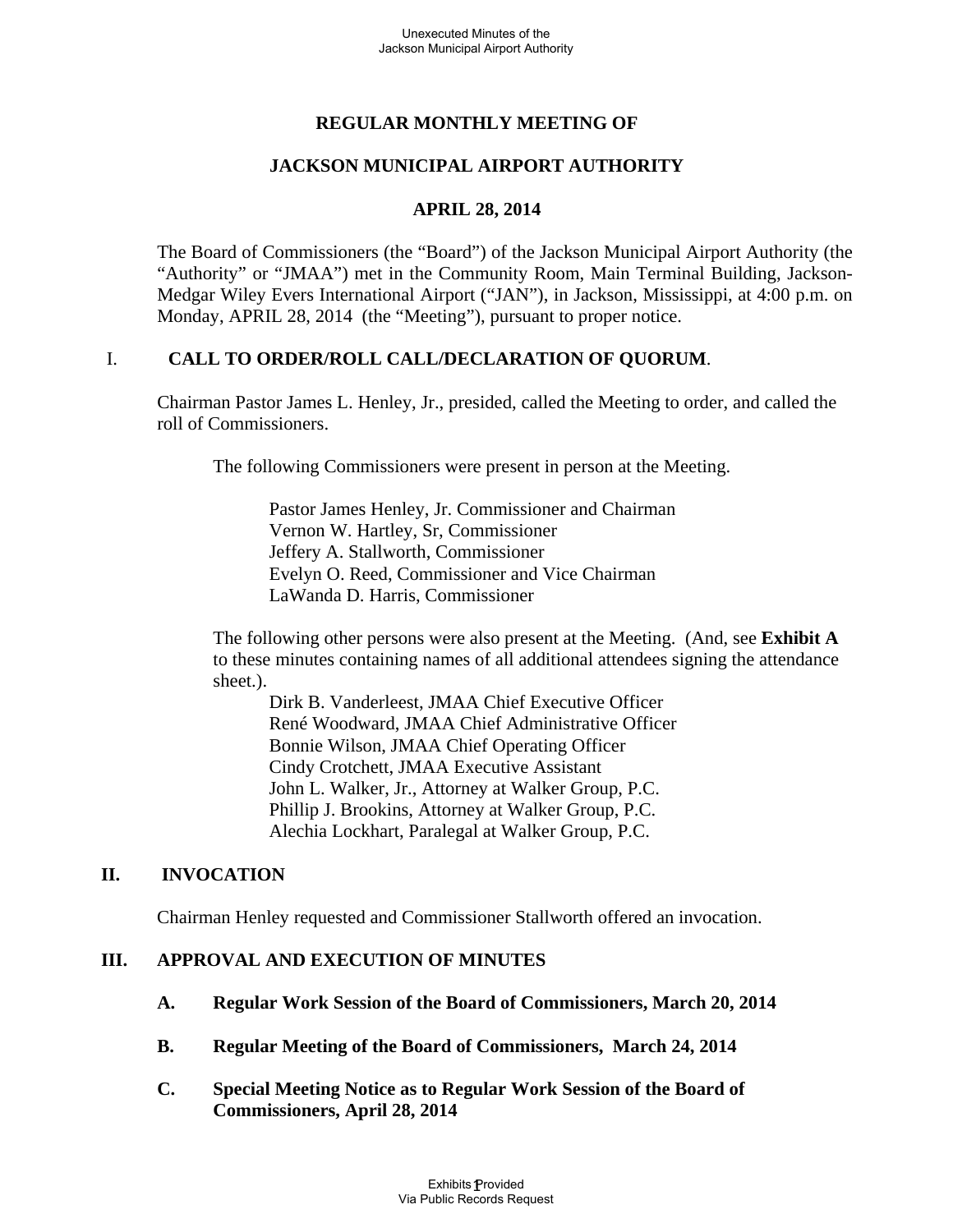#### **APPROVAL AND EXECUTION OF MARCH MINUTES**

After discussion and review and upon motion made by Commissioner Hartley, seconded by Commissioner Stallworth, and unanimously approved by the affirmative votes of all Commissioners present, the following resolution was made and entered.

**RESOLVED**, that the Board hereby approves the Minutes of the Regular Work Session of the Board of Commissioners, March 20, 2014 and of the Regular Meeting of the Board of Commissioners, March 24, 2014 as presented and directs that said minutes be filed in the appropriate minute book and records of the Authority.

Yeas: Hartley, Henley, Stallworth, Stewart, Reed Nays: None Absent: None

#### **RESOLUTION CY-2014-43**

### **RESOLUTION INCORPORATING NOTICE OF SPECIAL MEETING INTO MINUTES**

Upon motion by Commissioner Stallworth, Seconded by Commissioner and Vice Chairman Reed Commissioner Stallworth the following RESOLUTION was made and unanimously approved

**WHEREAS**, the Mississippi Open Meetings Act directs that public bodies shall post and make a copy of the notice of a special meeting a part of the minutes or other permanent official records of the public body.

**WHEREAS**, the April 28, 2014, Work Session of the Board is a special meeting held pursuant to proper notice.

**IT IS, THEREFORE, RESOLVED,** that the Notice shall be exhibited and made a part of the minutes of the April 28, 2014 Special Work Session.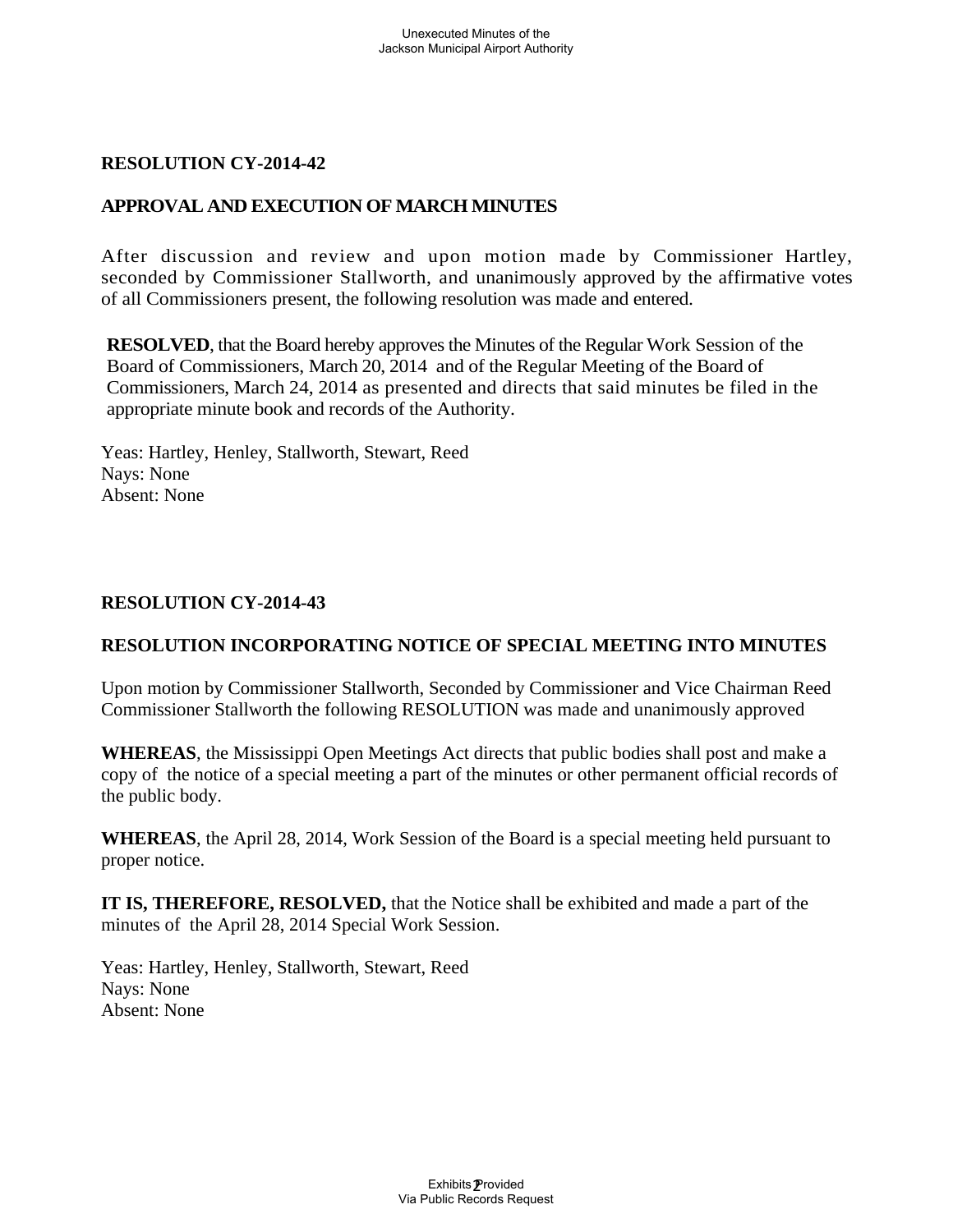#### **IV. PUBLIC COMMENTS**

**None.** 

#### **VI. REPORTS**

#### **A. Chief Executive Officer,**

**Mr. Vanderleest noted the reports discussed in the Work Session.** 

- *1. Airport Project Manager Summary, Period Ending March 30, 2014.*
- *2. Airport Activity Statistics Report, Period Ending March 30, 2014*
- 3. **Recognition of Retiring Commissioners**
- *4. Employee and Organizational Recognitions.*

Mr. Vanderleest presented Employee and Organizational Recognitions and expressed congratulations and appreciation for all valued contributions.

#### **Employee of Month**

James Pickering Employee of the Month – April Grounds Maintenance II Department of Maintenance

### **Professional Recognitions**

Shechem Townsend Certificate of Completion Level III ATSI Certified Police Officer Sponsored by AAAE Airport Training & Public Safety Department Safety Institute Gary O'Quin Certificate in Training Airfield Maintenance Supervisor Mississippi Manufacturers Association Department of Maintenance Leadership Series David Strickland Certificate in Training Grounds Maintenance III Mississippi Manufacturers Association Department of Maintenance Leadership Series

### **Organizational Recognitions**

Jackson Municipal Airport Authority American Association of Airport Executives 2013 Excellence Award for Airport Training

### **B. ATTORNEY**

Attorney John Walker again confirmed that the three Senate Bills endorsed by the Board all passed and have been signed by the Governor. Copies of the bills signed by the Governor were distributed at prior Work Session of the Board.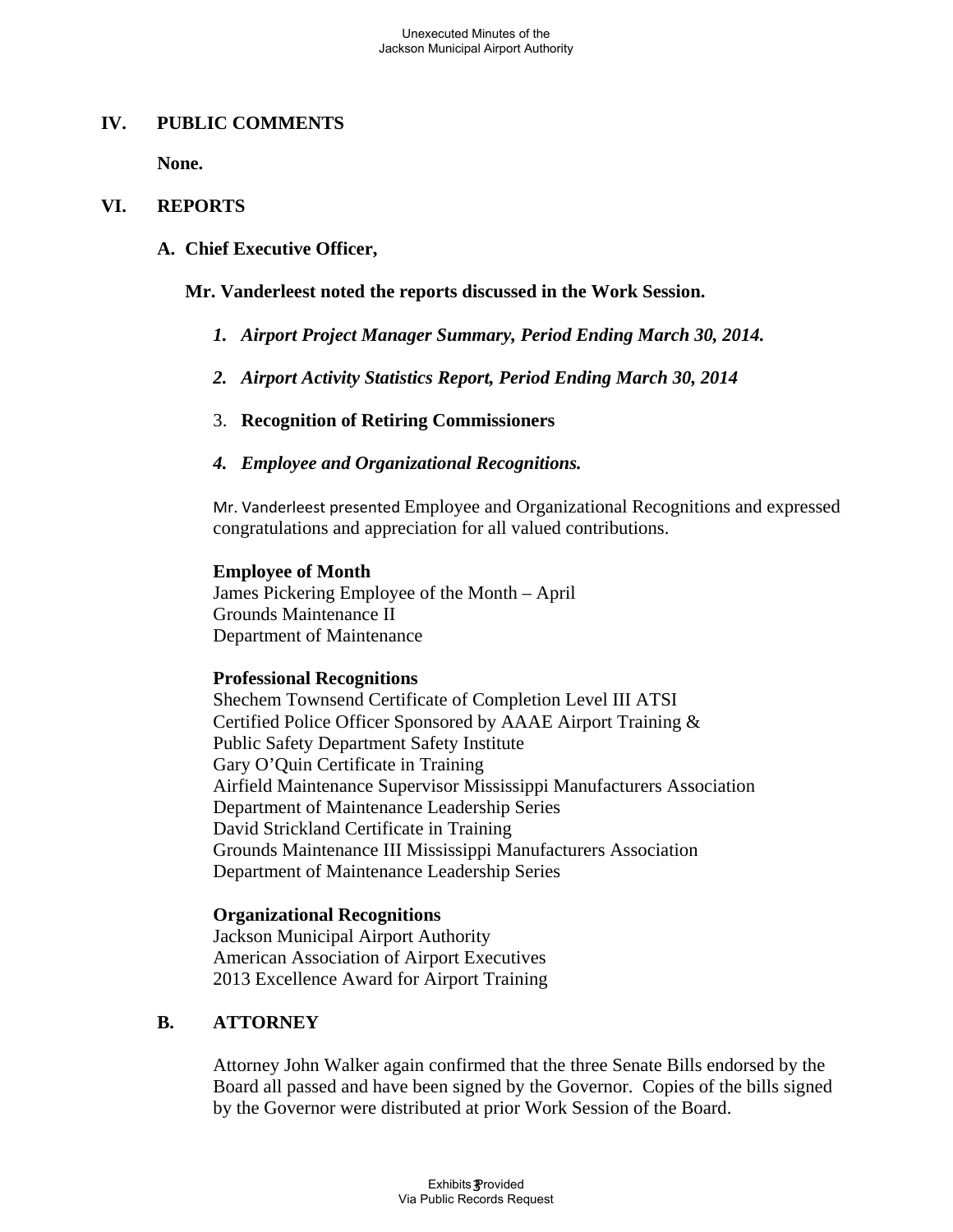Mr. Walker reported that the arbitration proceedings are proceeding; motions akin to Motions for Summary Judgment have been denied; added discovery pending on or before May 14; efforts to delay denied; added discovery scheduled; a June 9 hearing is to be held.

# **VII. ACTION ITEMS.**

#### **A. Financial Matters.**

|              | Financial Reports for March 2014: |  |
|--------------|-----------------------------------|--|
| a)           |                                   |  |
| b)           |                                   |  |
| $\mathbf{c}$ |                                   |  |
| d)           |                                   |  |

Chairman Pastor James Henley invited the Board's attention to the financial reports.

### **RESOLUTION CY-2014-44**

### **RESOLUTION ACCEPTING MARCH FINANCIAL REPORTS AND APPROVING AND AUTHORIZING PAYMENT OF CLAIMS DOCKET**

Upon motion by Commissioner Hartley, Seconded by Commissioner Stallworth the following RESOLUTION was made and unanimously approved

**WHEREAS,** the Board of Commissioners (the "Board") of the Jackson Municipal Airport Authority (the "Authority") has reviewed and considered (i) the Balance Sheet and Income Statement for the Authority for the month and period ending March 2014 (the "Financial Reports"), and (ii) the Claims Docket for the Authority for the month of March 2014 (the "Claims"), each of which was (i) included in the packet distributed to the Board prior to the March 28, 2014, Regular Monthly Meeting of the Board, and (ii) incorporated herein by reference;

### **NOW, THEREFORE, BE IT RESOLVED,** that the Board hereby unanimously (i)

accepts and approves the Financial Reports and (ii) approves and authorizes payment of the Claims in the total amount of \$1,460,193.60.

Yeas: Hartley, Stallworth, Stewart, Reed, Henley Nays: None Abstain: None **B. Service Agreements**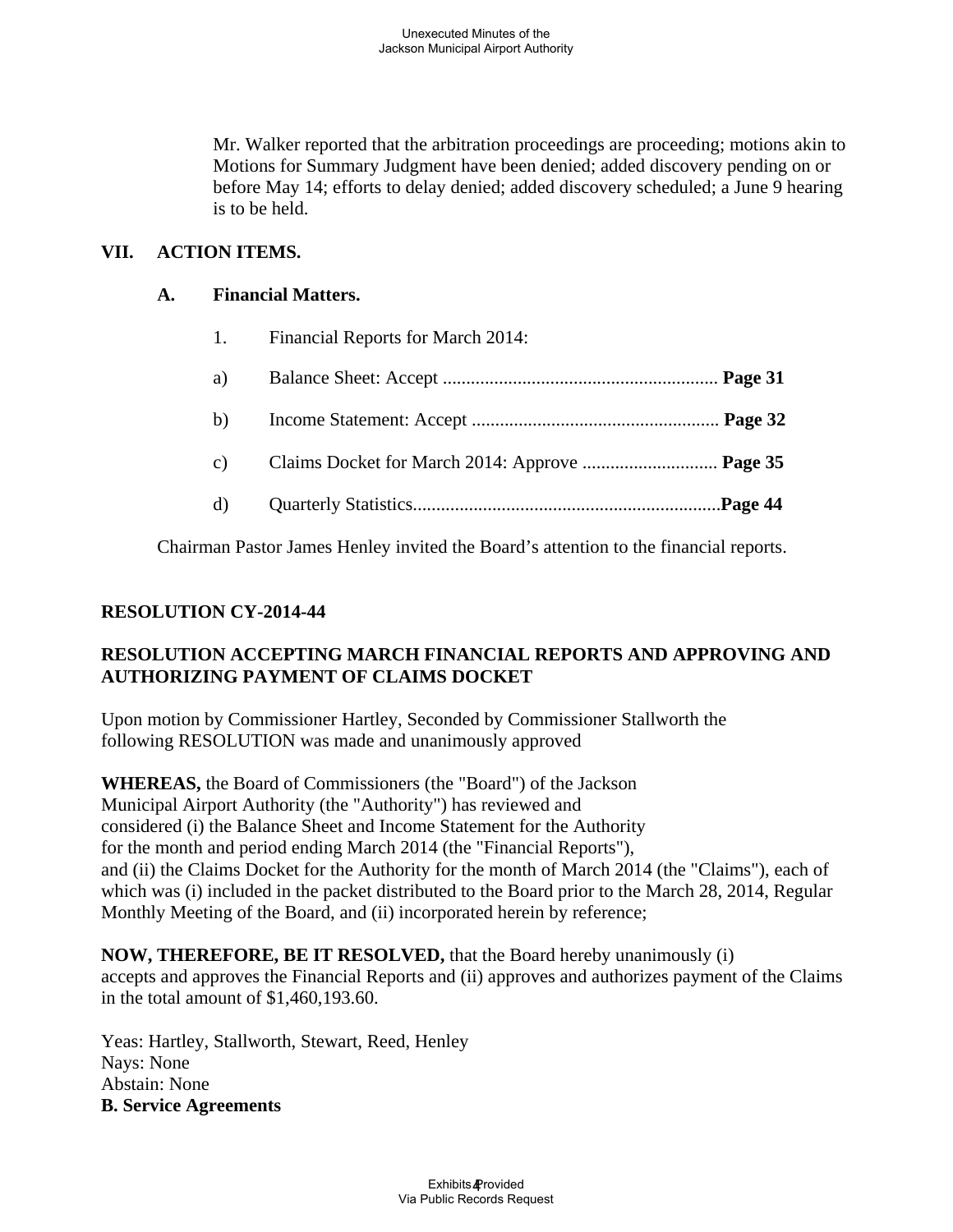Chairman Pastor Henley invited the Board's attention to memoranda and recommendations concerning proposed Service Agreements.

1.JMAA Project No. 006-14, Storm Water Pollution Prevention Plan and Spill Prevention Control and Countermeasure Plan Updates, JMAA: Authorize Agreement (SOL Engineering Services, LLC)...................................**Page 46** 

#### **RESOLUTION CY 2014-45**

### **RESOLUTION APPROVING AND AUTHORIZING SERVICE AGREEMENT WITH SOL ENGINEERING SERVICES, LLC ("SOL")**

Upon motion by Commissioner Stallworth, Seconded by Commissioner Hartley the following RESOLUTION was made and unanimously approved

**WHEREAS,** the staff of the Jackson Municipal Airport Authority (the "Authority") has recommended that the Board of Commissioners (the "Board") of the Authority approve and authorize entering into agreement with SOL to provide services as specified and outlines in a memorandum dated April 14, 2014, (i) included in the packet at pages 46-48 distributed to the Board prior to the April 28, Regular Monthly Meeting of the Board, and (ii) incorporated herein by reference; and

**WHEREAS,** the Board has reviewed the Memorandum and considered the recommendations therein by the staff of the Authority;

**NOW, THEREFORE, BE IT RESOLVED,** the Board hereby determines that it would be in the best interests of and in furtherance of the duties and responsibilities of the Authority to, and the Board hereby does, take the following actions:

The Board approves and authorizes that certain services agreement with SOL to provide updates to the Jackson Municipal Airport Authority's existing Storm Water Pollution Prevention Plans (SWPPPs) and Spill Prevention Control and Countermeasure Plans (SPCCPs) for the Jackson-Medgar Wiley Evers International Airport (JAN) and Hawkins Field Airport (HKS) and to provide training to appropriate JMAA staff and tenants of JAN and HKS on compliance issues under the SWPPPs and SPCCPs; The cost for the services is not to exceed \$74,576.00, as more particularly set out in the Memorandum dated April 14, 2014, which describes this matter, with said service agreement to be in such form and to contain such terms and conditions consistent with said Memorandum as may be deemed appropriate by the Chief Executive Officer of the Authority (the "CEO"), as evidenced by his execution thereof.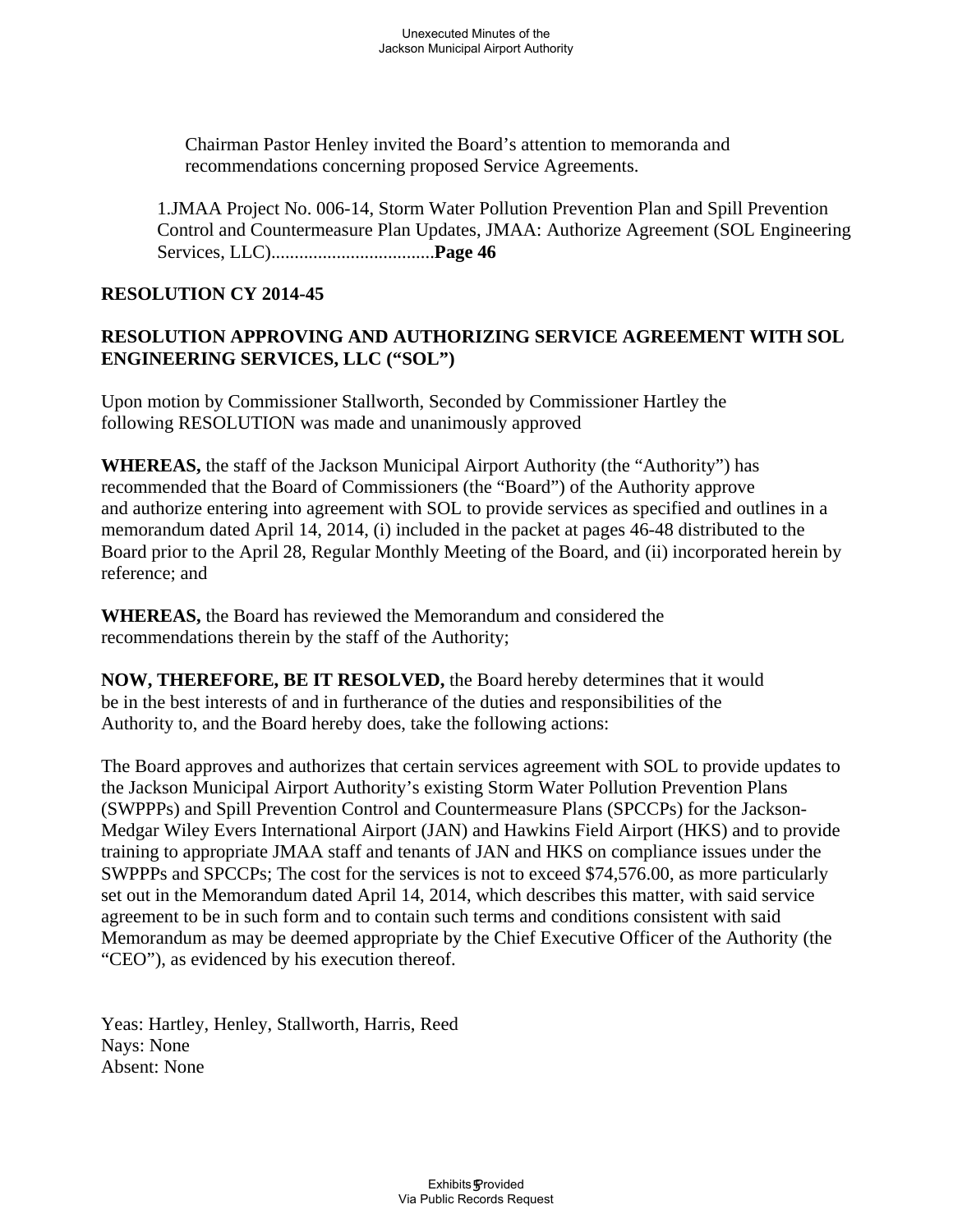2.Safety and Security Training Interactive Training System, JMAA: Renew Service Agreement (American Association of Airport Executives)...............................**Page 49** 

#### **RESOLUTION CY 2014-46**

## **RESOLUTION APPROVING AND AUTHORIZING SERVICE AGREEMENT WITH AMERICAN ASSOCIATION OF AIRPORT EXECUTIVES (AAAE)**

Upon motion by Commissioner Stallworth, Seconded by Commissioner Hartley the following RESOLUTION was made and unanimously approved

**WHEREAS,** Staff is recommending and requesting authority to enter into an agreement with the American Association of Airport Executives (AAAE) for services related to supporting and maintaining the existing customized Interactive Employee Training (IET) system in place at the Jackson-Medgar Wiley Evers International Airport (JAN) with Fees for services not to exceed \$8,800.00 and the term of the agreement to be one calendar year, with the option to renew for three additional years at JMAA's discretion.

**WHEREAS,** the Board has reviewed the Memorandum and considered the recommendations therein by the staff of the Authority;

**NOW, THEREFORE, BE IT RESOLVED,** the Board hereby determines that it would be in the best interests of and in furtherance of the duties and responsibilities of the Authority to, and the Board hereby does, take the following actions:

The Board approves and authorizes staff to enter into that certain agreement with AAAE as more particularly set out in the Memorandum dated April 9, 2014 at page 49-50 of the packet, concerning Project title "Interactive Training Module Service Agreement" which describes this matter; said service agreement to be in such form and to contain such terms and conditions consistent with said Memorandum as may be deemed appropriate by the Chief Executive Officer of the Authority (the "CEO"), as evidenced by his execution thereof.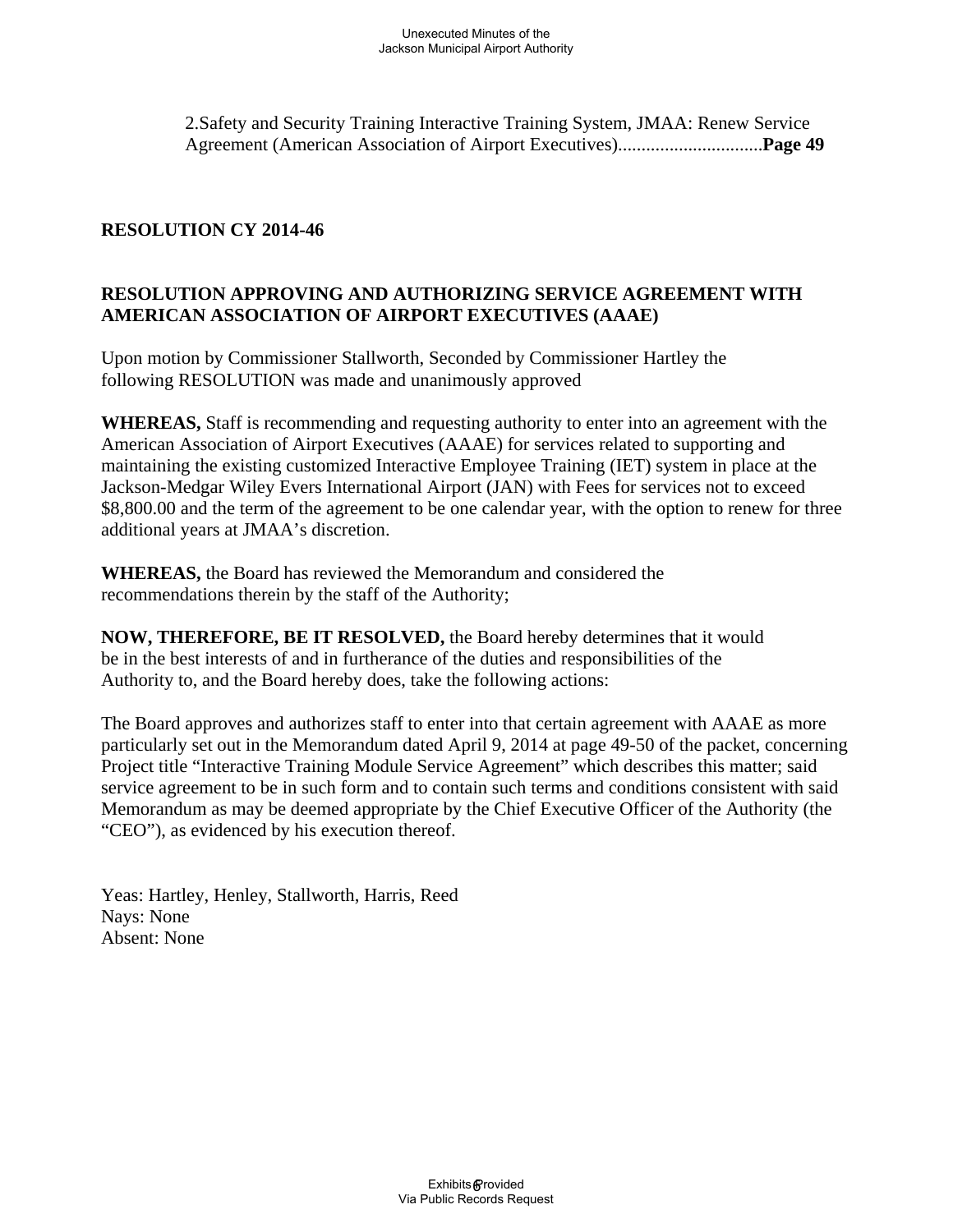Chairman Pastor Henley then invited Board's attention to memoranda and recommendations concerning the following Construction Projects and procurements noting salient points and costs from the referenced memoranda relating to each project.

### **C. Construction Projects**

1.JMAA Project No. 014-11, Airport Security and Access Control Systems Improvements; JAN: Authorize Advertisement for Bids

...................................................................................**Page 51** 

### **RESOLUTION CY-2014-47**

### **RESOLUTION APPROVING AND AUTHORIZING CERTAIN ACTION WITH RESPECT TO AIRPORT SECURITY AND ACCESS CONTROL SYSTEMS IMPROVEMENTS**

Upon motion by Commissioner Stallworth, Seconded by Vice Chairman Reed the following RESOLUTION was made and unanimously approved

**WHEREAS,** the staff of the Jackson Municipal Airport Authority (the "Authority") has recommended that the Board of Commissioners (the "Board") of the Authority approve and authorize Staff to advertise for competitive bids for construction elements of the Airport Security and Access Control System Improvements at Jackson-Medgar Wiley Evers International Airport (JAN). The estimated cost of construction is \$11,000,000.00. Award of the contract will be conditioned on the confirmation of an award of Airport Improvement Program(AIP) grant funds and an award of Mississippi Department of Transportation (MDOT) grant funds to support the project.

**WHEREAS,** the Board has reviewed the Memorandum and considered the recommendations therein by the staff of the Authority;

**NOW, THEREFORE, BE IT RESOLVED,** the Board hereby authorizes the staff to advertise for competitive bids for construction elements of the Airport Security and Access Control System Improvements at Jackson-Medgar Wiley Evers International Airport (JAN) as set forth in Memorandum dated April 14, 2014, at pages 51-55 of the packet, subject to the conditions therein stated.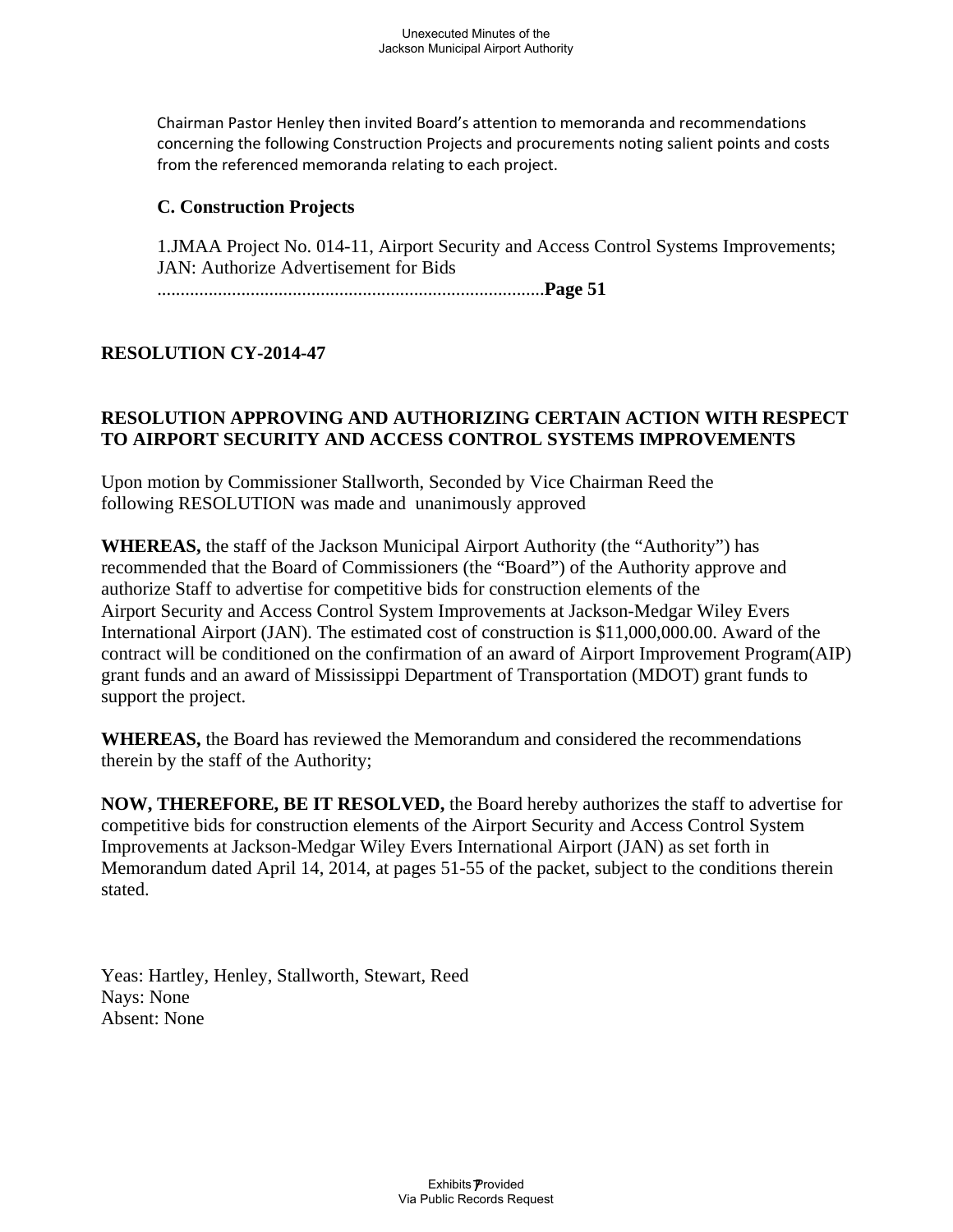2.JMAA Contract No. 014-11-092, Airport Security and Access Control Systems Improvements; Premises Distribution System Approve Change Order No. 3 (Webster Electric Co., Inc.) ................................................................**Page 56** 

### **RESOLUTION CY-2014-48**

### **RESOLUTION APPROVING AND AUTHORIZING CERTAIN ACTION WITH RESPECT TO A CERTAIN CONSTRUCTION PROJECT WITH WEBSTER ELECTRIC CO., INC. ("WEBSTER")**

Upon motion by Commissioner Hartley, Seconded by Commissioner Stallworth the following RESOLUTION was made and unanimously approved

**WHEREAS,** the staff of the Jackson Municipal Airport Authority (the "Authority") has recommended that the Board of Commissioners (the "Board") of the Authority approve and authorize Staff to execute Change Order No. 3 to the construction contract with Webster Electric Co., Inc. ("Webster") for the Airport Security and Access Control Systems Improvements/Premises Distribution System (the "Project"). Change Order No. 3 will increase the contract amount by \$7,793.00, for a new contract total of \$4,491,258.00. The additional work authorized by the Change Order will provide sub-grade soil stabilization at Vehicle Gate 3.

**WHEREAS,** the Board has reviewed the Memorandum and considered the recommendations therein by the staff of the Authority;

**NOW, THEREFORE, BE IT RESOLVED,** the Board hereby determines that it would be in the best interests of and in furtherance of the duties and responsibilities of the Authority, and the Board hereby does, take the following actions:

The Board approves and authorizes Staff to execute Change Order No. 3 to the construction contract with Webster Electric Co., Inc. ("Webster") for the Airport Security and Access Control Systems Improvements/Premises Distribution System (the "Project") subject to the terms and conditions set forth in that certain memorandum dated April 16, 2014, describing the project and change order No. 3. at pages 56-60 of the packet.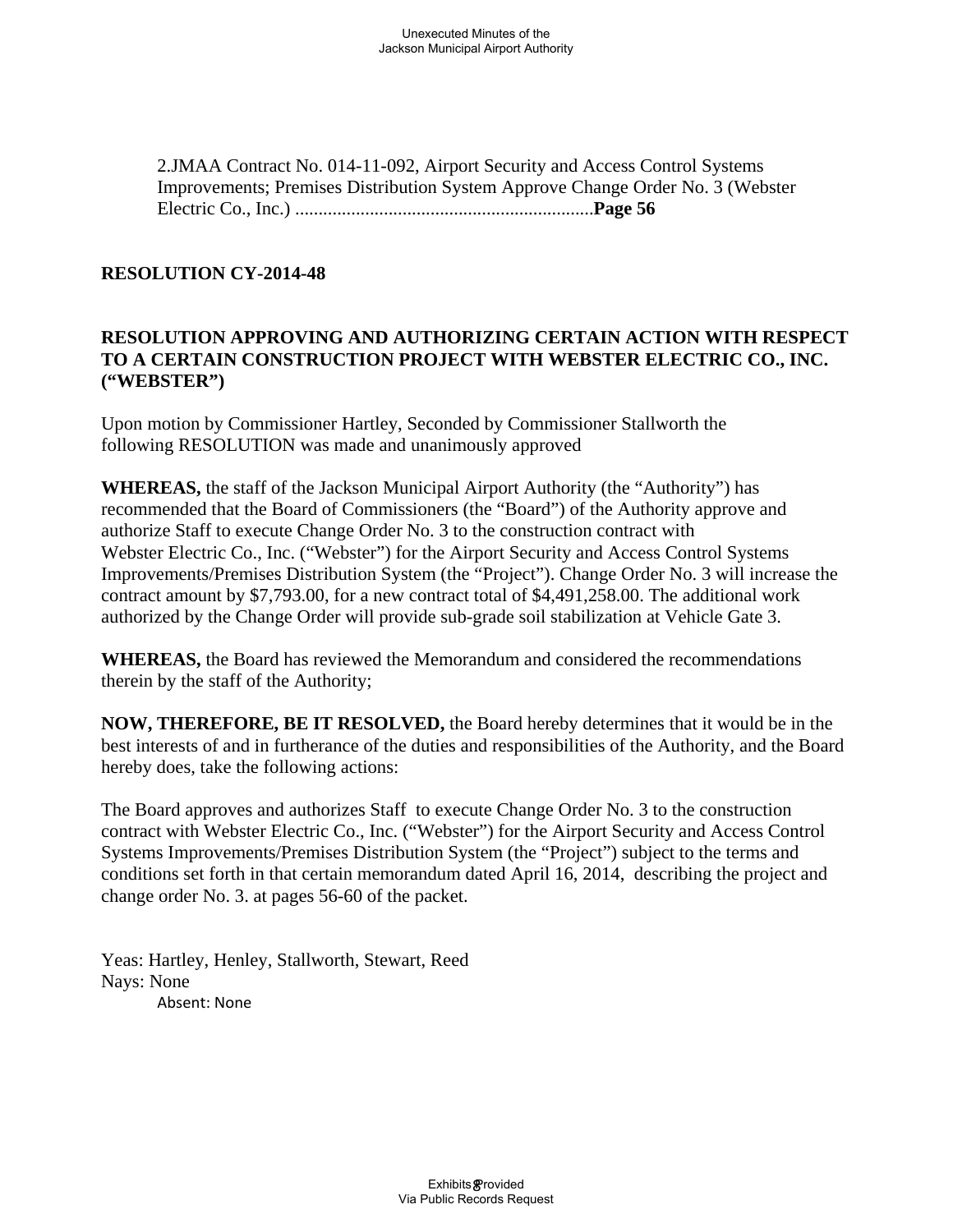3.JMAA Contract No. 025-12-048 Federal Aviation Administration (FAA) Building Site Drainage and Stabilization, JAN: Approve Change Order No. 1 (Hemphill Construction Co., Inc.) ......................................................**Page 61** 

#### **RESOLUTION CY-2014-49**

### **RESOLUTION APPROVING AND AUTHORIZING CERTAIN ACTION WITH RESPECT TO A CERTAIN CONSTRUCTION PROJECT WITH HEMPHILL CONSTRUCTION CO., INC. (HEMPHILL)**

Upon motion by Commissioner Hartley, Seconded by Commissioner Stallworth the following RESOLUTION was made and unanimously approved

**WHEREAS,** the staff of the Jackson Municipal Airport Authority (the "Authority") has requested authority to execute Change Order No. 1 in the amount of \$46,085.00 to the agreement with Hemphill Construction Company ("Hemphill") for a new contract amount of \$613,735.00 reflecting costs to: (i) remove existing sidewalk pavement and excavate the site (\$11,554.00); (ii) install a new 10" PVC Roof Drain from the building to the ditch west of the facility (\$14,200.00); (iii) re-grade landscaping and reinstall sidewalk removed during the investigation (\$10,252.00); and (iv) repair the headwall (\$1,410.00). The Change Order would also extend the term of the contract by ninety (90) days due to adverse weather conditions and an additional twenty-one (21) days for the investigation and repair work for a total of 111 additional days (with additional overhead of \$2,494.00).

**WHEREAS,** staff is also requesting authority to increase the project budget to reflect the increased cost of construction for a new total project budget of \$ 756,716.28.

**WHEREAS,** the Board has reviewed the Memorandum dated April 21, 2014 at page 61 et seq describing the project considered the recommendations therein by the staff of the Authority;

**NOW, THEREFORE, BE IT RESOLVED,** the Board hereby determines that it would be in the best interests of and in furtherance of the duties and responsibilities of the Authority, and the Board hereby does, take the following actions:

The Board approves and authorizes Staff to execute Change Order No. 1 in the amount of \$46,085.00 to the agreement with Hemphill Construction Company subject to the terms and conditions set forth in that certain memorandum dated April 21, 2014, describing the project and change order No. 1 at pages 61-65 of the packet.

The Board also grants staff authority to increase the project budget to reflect the increased cost of construction for a new total project budget of \$ 756,716.28.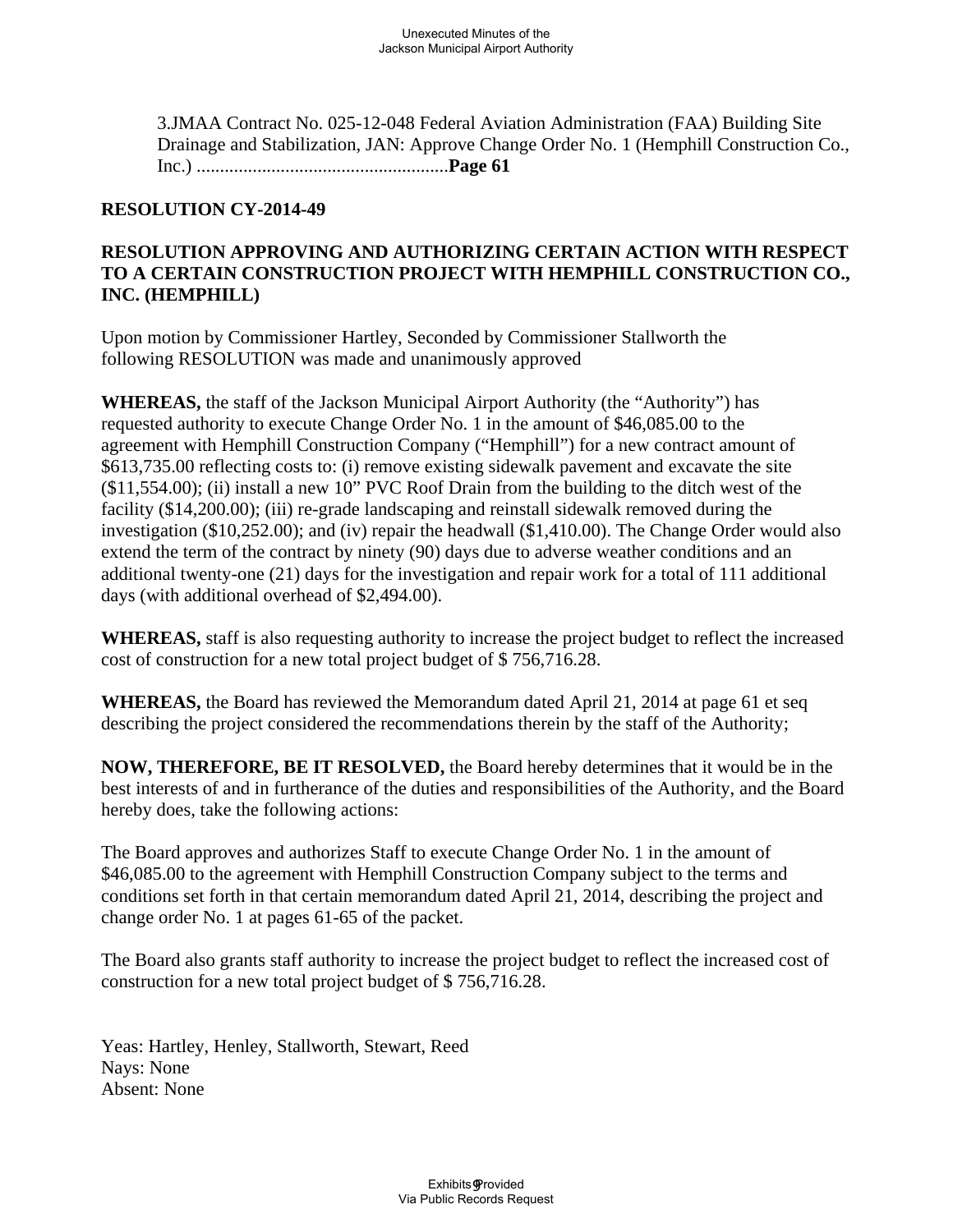4.JMAA Contract No. 025-12-124-25, Federal Aviation Administration Building Site Drainage and Stabilization, JAN: Authorize Amendment to Agreement (Canizaro Cawthon Davis) .................................................................**Page 66** 

#### **RESOLUTION CY-2014-50**

### **RESOLUTION APPROVING AND AUTHORIZING CERTAIN ACTION WITH RESPECT TO A CERTAIN AGREEMENT WITH CANIZARO CAWTHON DAVIS (CCD)**

Upon motion by Commissioner Hartley, Seconded by Commissioner Stallworth the following RESOLUTION was made and unanimously approved

**WHEREAS,** the staff of the Jackson Municipal Airport Authority (the "Authority") has requested authority to: (i) execute an amendment to the professional services agreement with Canizaro Cawthon Davis (CCD) for additional construction administration services in connection with stabilization of the Federal Aviation Administration building; and, (ii) increase the project budget to reflect the additional costs associated with the amendment.

**WHEREAS,** the Board has reviewed the Memorandum dated April 21, 2014 at page 61 et seq describing the project and considered the recommendations therein by the staff of the Authority;

**NOW, THEREFORE, BE IT RESOLVED,** the Board hereby determines that it would be in the best interests of and in furtherance of the duties and responsibilities of the Authority, and the Board hereby does, take the following actions:

The Board approves and authorizes staff to: (i) execute an amendment to the professional services agreement with Canizaro Cawthon Davis (CCD) for additional construction administration services in connection with stabilization of the Federal Aviation Administration building; and, (ii) increase the project budget to reflect the additional costs associated with the amendment consistent with the terms and conditions cited in the subject memorandum at pages 66-68 of the packet; the new total project budget shall be increased to \$719,631.28.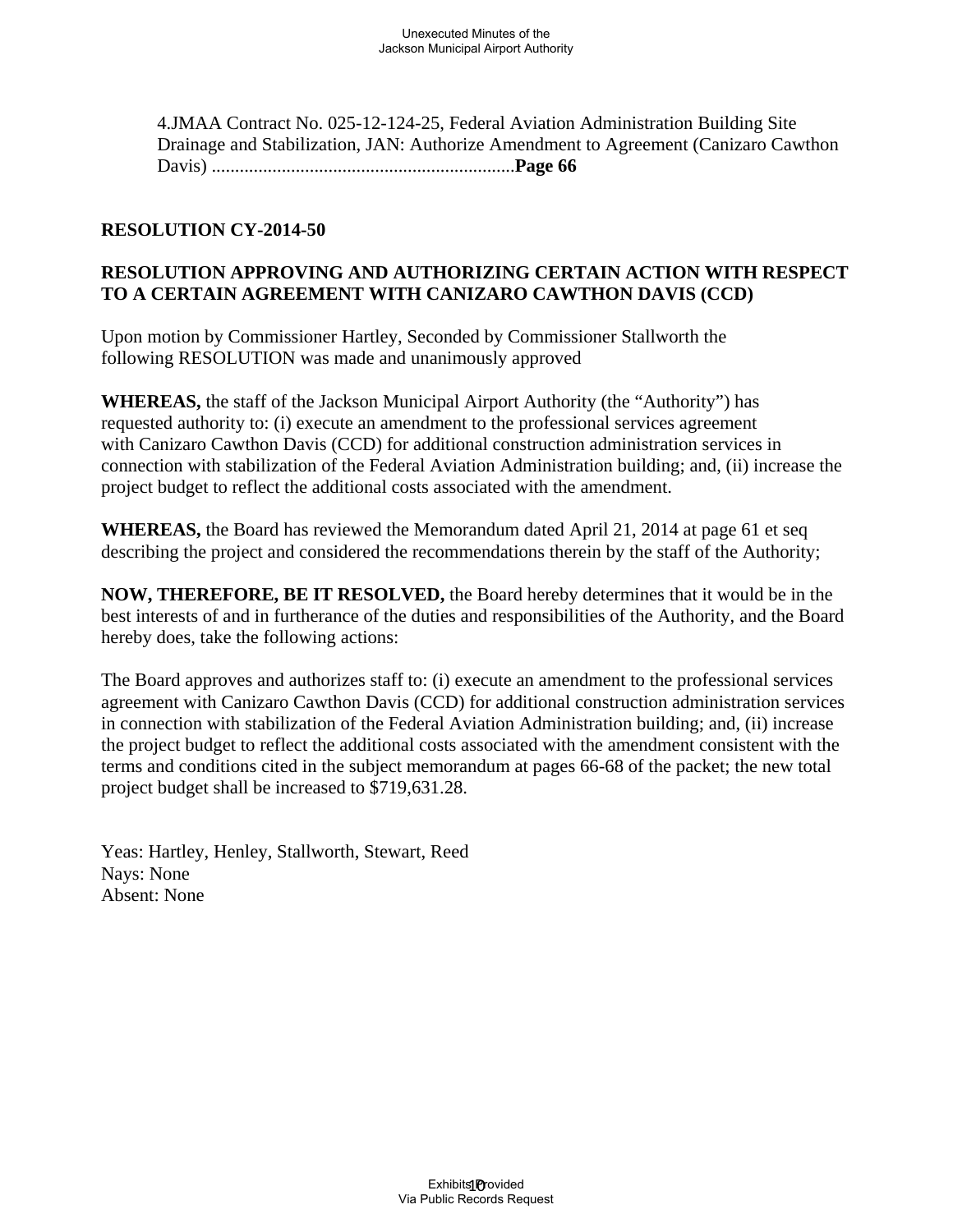5.JMAA Project No. 010-13, Runway, Taxiway and Ramp Marking Maintenance, JAN: Approve Change Order No. 1 (Lane Line, LLC) ....................................................**Page 69** 

### **RESOLUTION CY-2014-51**

### **RESOLUTION APPROVING AND AUTHORIZING CERTAIN ACTION WITH RESPECT TO A CERTAIN CONSTRUCTION CONTRACT WITH LANE LINE, LLC (LANE LINE)**

Upon motion by Commissioner Hartley, Seconded by Commissioner Stallworth the following RESOLUTION was made and unanimously approved

**WHEREAS,** the staff of the Jackson Municipal Airport Authority (the "Authority") has requested authority to execute Change Order No. 1 to the to the construction contract with Lane Line, LLC for the Runway, Taxiway and Ramp Marking Maintenance in the amount of \$7,969.50, for a new contract total of \$311,869.50.

**WHEREAS,** the Board has reviewed the Memorandum dated April 14, 2014 at pages 69-72 of the packet describing the project and considered the recommendations therein by the staff of the Authority;

**NOW, THEREFORE, BE IT RESOLVED,** the Board hereby determines that it would be in the best interests of and in furtherance of the duties and responsibilities of the Authority, and the Board hereby does, take the following actions:

The Board approves and authorizes staff to execute Change Order No. 1 to the to the construction contract with Lane Line, LLC for the Runway, Taxiway and Ramp Marking Maintenance in the amount of \$7,969.50, for a new contract total of \$311,869.50.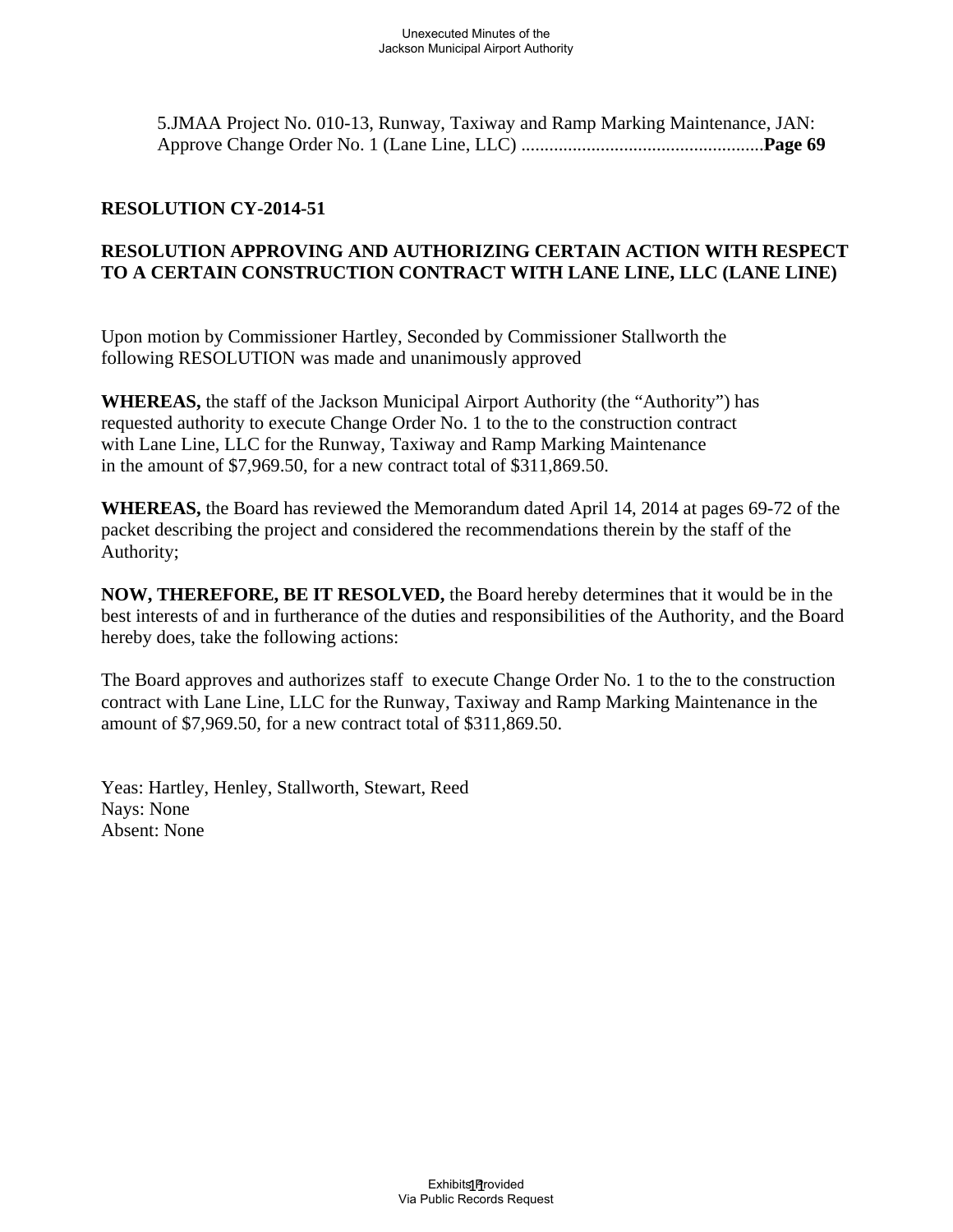### **D. Procurements**

1.DBE Program Management Software, JMAA: (AskReply, Inc. d/b/a B2Gnow) .........................................................**Page 74** 

## **RESOLUTION CY-2014-52**

### RESOLUTION APPROVING AND AUTHORIZING PROCUREMENT FROM B2GNOW

Upon motion by Commissioner Hartley, Seconded by Commissioner Stallworth the following RESOLUTION was made and unanimously approved

**WHEREAS,** the JMAA owns and is using ten (10) modules of the Disadvantaged Business Enterprise ("DBE") program management software purchased from AskReply, Inc. d/b/a B2Gnow ("B2Gnow") of Phoenix, Arizona, and

**WHEREAS, s**taff is requesting authority to (i) procure three (3) additional modules of said software from B2Gnow at a price not to exceed \$10,355.00 and (ii) purchase two (2) additional years of continuing maintenance and support agreement for these modules at an annual fee not to exceed \$8,175.00 per year, for a total project authorization of \$27,705.00.

**WHEREAS,** the Board has reviewed the Memorandum dated April 9, 2014 at pages 74-76 of the packet describing the project and considered the recommendations therein by the staff of the Authority;

**NOW, THEREFORE, BE IT RESOLVED,** the Board hereby determines that it would be in the best interests of and in furtherance of the duties and responsibilities of the Authority, and the Board hereby does, take the following actions:

The Board approves and authorizes staff to (i) procure three (3) additional modules of the Disadvantaged Business Enterprise software from B2Gnow at a price not to exceed \$10,355.00 and (ii) purchase two (2) additional years of continuing maintenance and support agreement for these modules at an annual fee not to exceed \$8,175.00 per year, for a total project authorization of \$27,705.00.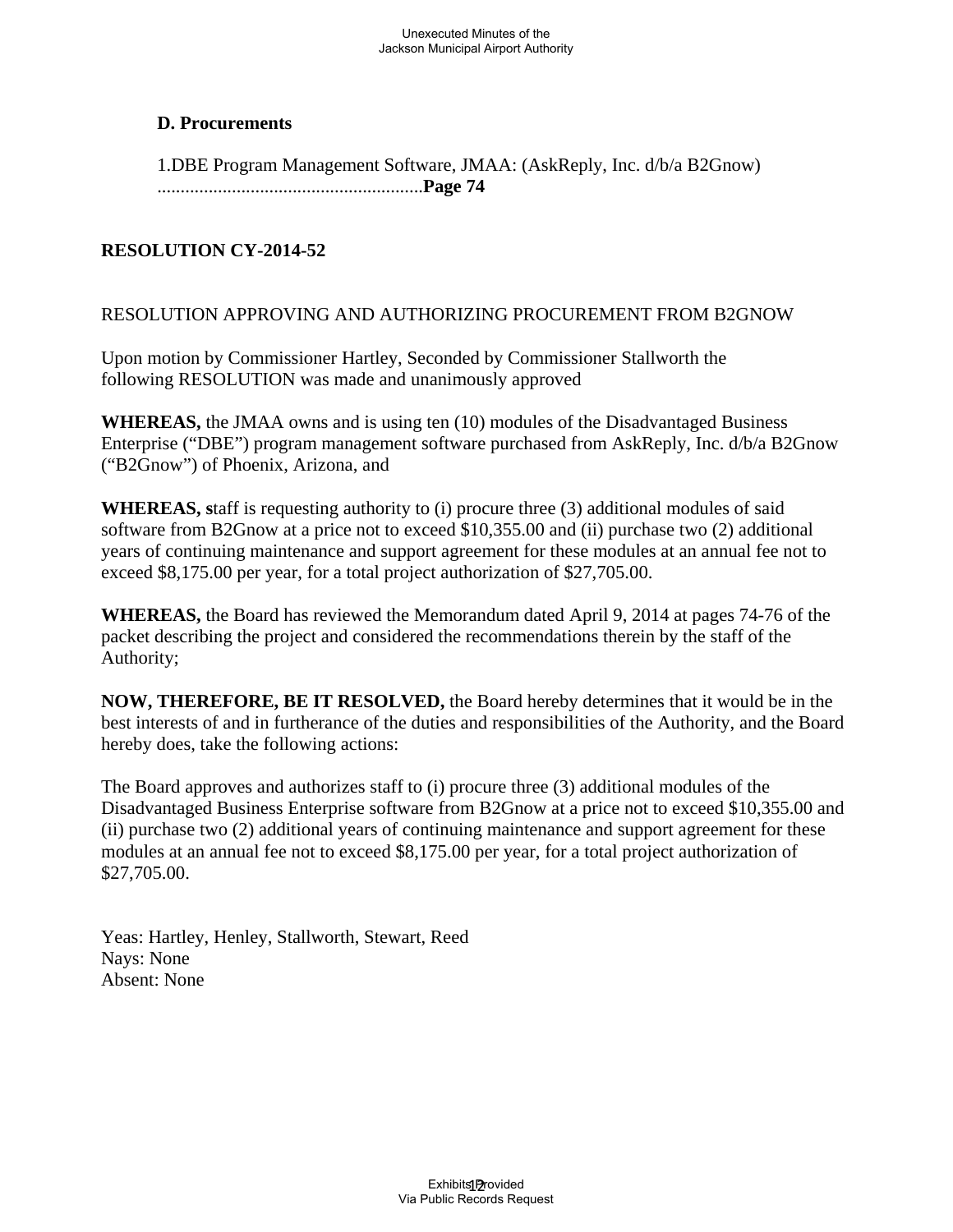2.Digital Fingerprint Access Control Interface Software, JMAA: (Cross Match Technologies, Inc.)..........................................**Page 77** 

### **RESOLUTION CY-2014-53**

# **RESOLUTION APPROVING AND AUTHORIZING PROCUREMENT FROM CROSS MATCH TECHNOLOGIES, INC. (CROSS MATCH)**

Upon motion by Commissioner Hartley, Seconded by Commissioner Stallworth the following RESOLUTION was made and unanimously approved

**WHEREAS, p**er TSA's regulations, JMAA must collect digital fingerprint images of all applicants seeking security identification/access media (including all JMAA's employees and employees of tenants, contractors and other vendors), and transmit those images to the National Crime Information Center (NCIC) operated by the Federal Bureau of Investigation prior to providing unescorted access privileges, or any training on security measures. These records must be retained on all applicants for at least 180 days after the individual's access privileges are terminated. JMAA retains approximately 3,000 individual records at any one time.

**WHEREAS,** staff is requesting authority to purchase additional software from Cross Match Technologies, Inc. of Palm Beach Gardens, Florida (Cross Match) which will store digital fingerprint data in the automated access control system software used by the Jackson Municipal Airport Authority (JMAA) in order to comply with the requirements of Transportation Security Administration (TSA) for criminal history records*.* 

Also Staff is requesting authority to enter into a software user agreement with Cross Match as to the software that Staff is requesting authority to purchase. The total cost for the software, installation services, training and software user agreement is \$16,725.00.

**WHEREAS,** the Board has reviewed the Memorandum dated April 16, 2014 at pages 77-78 of the packet describing the project and considered the recommendations therein by the staff of the Authority;

**NOW, THEREFORE, BE IT RESOLVED,** the Board hereby determines that it would be in the best interests of and in furtherance of the duties and responsibilities of the Authority, and the Board hereby does, take the following actions:

The Board approves and authorizes staff to purchase software from Cross Match which will store digital fingerprint data in the automated access control system software used by the Jackson Municipal Airport Authority (JMAA)

Also Staff is authorized to enter into a software user agreement with Cross Match as to the software that Staff is requesting authority to purchase. The total cost for the software, installation services, training and software user agreement is \$16,725.00.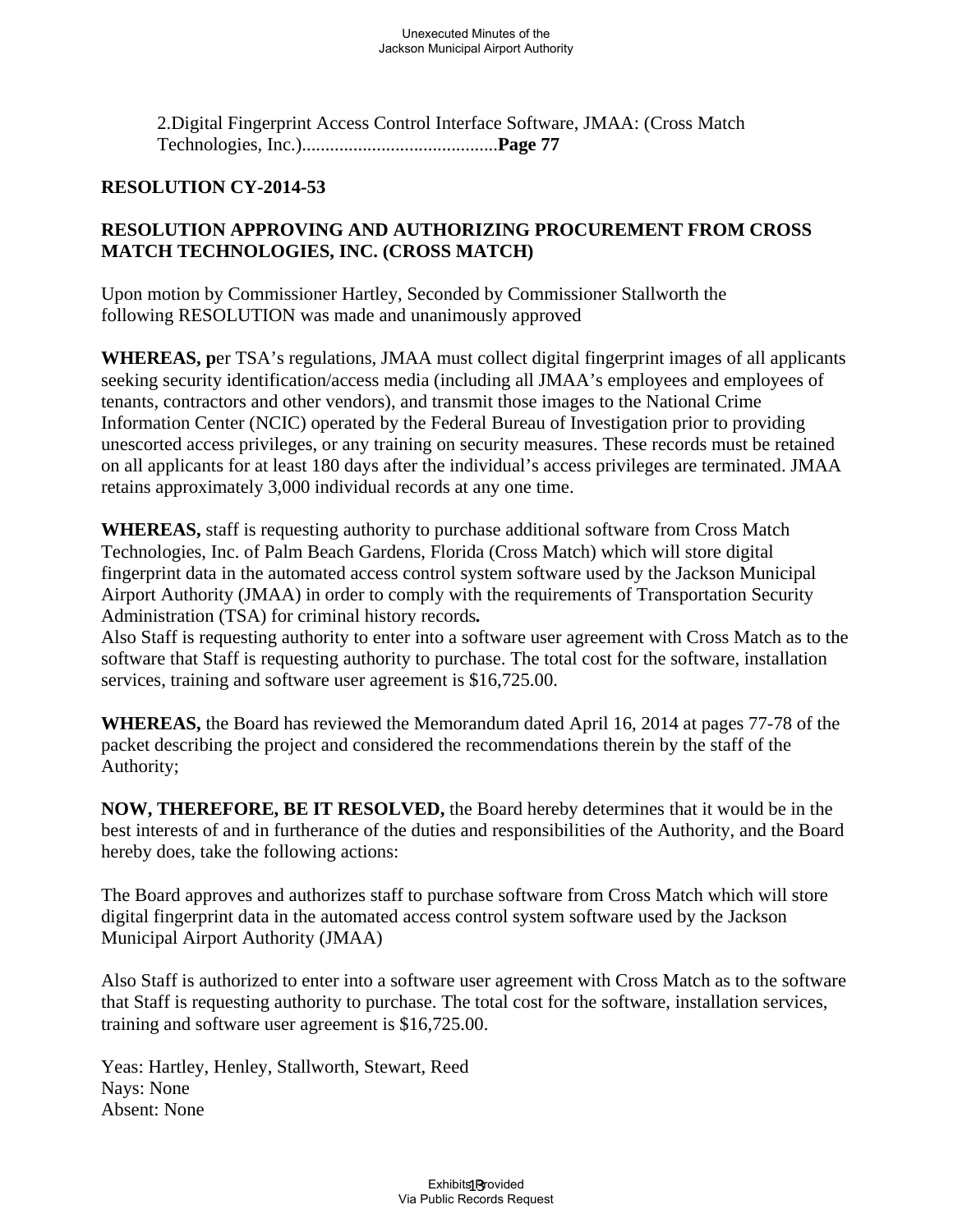### **E. Grants**

Pastor Henley noted that staff would like to be authorized to accept grant offers and to go to City of Jackson seeking the City's authorization.

1.JMAA Project No. 014-11, Airport Security and Access Control Systems Improvements; JAN, and JMAA Project No. 008-12, Pavement Assessment and Overlay of Runway 16/34, HKS and: Authorize Acceptance of Airport Improvement Program (AIP) Grant Offers ..... ........ .............**Page 79** 

### **RESOLUTION CY-2014-54**

### **RESOLUTION APPROVING AND AUTHORIZING ACCEPTANCE OF GRANTS**

Upon motion by Commissioner Stallworth, Seconded by Commissioner Harris the following RESOLUTION was made and unanimously approved

**WHEREAS,** at this time, JMAA has four grant applications on file with the Federal Aviation Administration (FAA) for Airport Improvement Program (AIP) grant funds and with the Mississippi Department of Transportation (MDOT) for additional funds to provide a portion of the local matching share funds required by the FAA AIP program.

**WHEREAS,** Grant Offers must be formally accepted by the JMAA Board of Commissioners and the City of Jackson City Council via formal resolution.

**WHEREAS**, Staff is requesting authorization to accept any grant offers made and to seek corresponding resolutions from the City of Jackson, City Council.

**WHEREAS,** the Board has reviewed the Memorandum dated April 21, 2014 at pages 79-87 of the packet describing the matter and considered the recommendations therein by the staff of the Authority;

**NOW, THEREFORE, BE IT RESOLVED,** the Board hereby determines that it would be in the best interests of and in furtherance of the duties and responsibilities of the Authority, and the Board hereby does, take the following actions:

The Board approves and authorizes staff to accept on behalf of JMAA any grant offers as set forth in the subject memorandum and to seek corresponding resolutions of acceptance from the City of Jackson, City Council.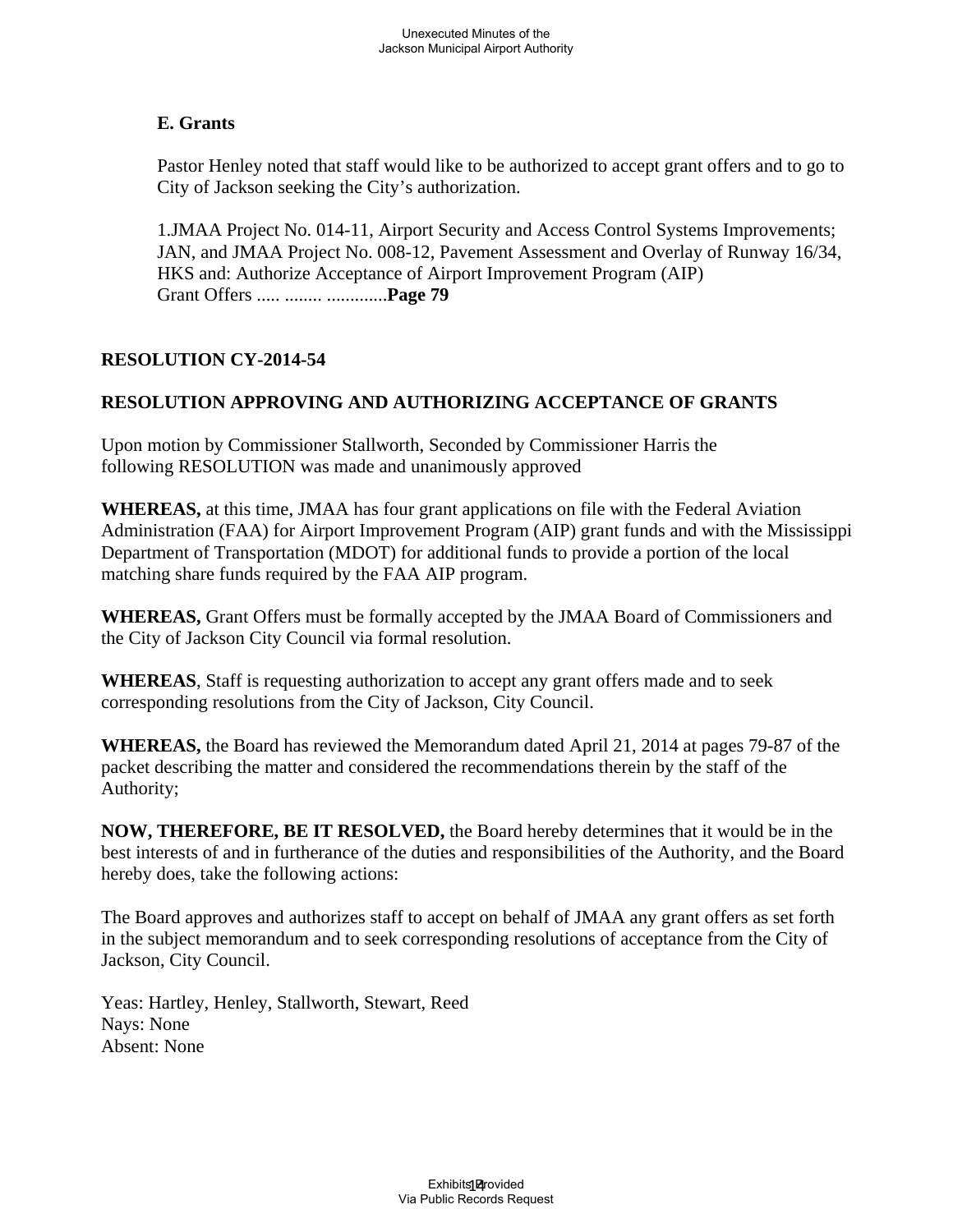The Board then considered the matter concerning the ground lease.

### **F. Other**

1.State of Mississippi, Department of Finance and Administration – Office of Air Transport Services, Ground Lease, JAN: Approve Extension............................................**Page 88** 

### **RESOLUTION CY-2014-55**

### **RESOLUTION APPROVING AND AUTHORIZING GROUND LEASE EXTENSION**

Upon motion by Commissioner Reed, Seconded by Commissioner Stallworth, the following RESOLUTION was made and unanimously approved

**WHEREAS,** For approximately the last twenty years, OATS has maintained a portable building as its office at JAN on space leased from JMAA. In accordance with OATS standard practice, each lease has had a term of one year. OATS's current lease will expire on June 30, 2014. OATS has expressed the desire to lease the property for an additional year at the current rate \$.25/square foot, JMAA's standard ground lease rate at JAN. In accordance with OATS standard practice, the lease will have a term of one  $(1)$  year.

**WHEREAS,** Staff is requesting authority to execute a ground lease for 12,500 square feet of land at Jackson- Medgar Wiley Evers International Airport ("JAN") with the State of Mississippi Department of Finance and Administration – Office of Air Transport Services ("OATS").

**WHEREAS,** the Board has reviewed the Memorandum dated April 10, 2014 at page 88 of the packet describing the matter and considered the recommendations therein by the staff of the Authority;

**NOW, THEREFORE, BE IT RESOLVED,** the Board hereby determines that it would be in the best interests of and in furtherance of the duties and responsibilities of the Authority, and the Board hereby does, take the following actions:

The Board approves and authorizes staff to execute a ground lease for 12,500 square feet of land at Jackson- Medgar Wiley Evers International Airport ("JAN") with the State of Mississippi Department of Finance and Administration – Office of Air Transport Services ("OATS") in such form as may be approved by the CEO.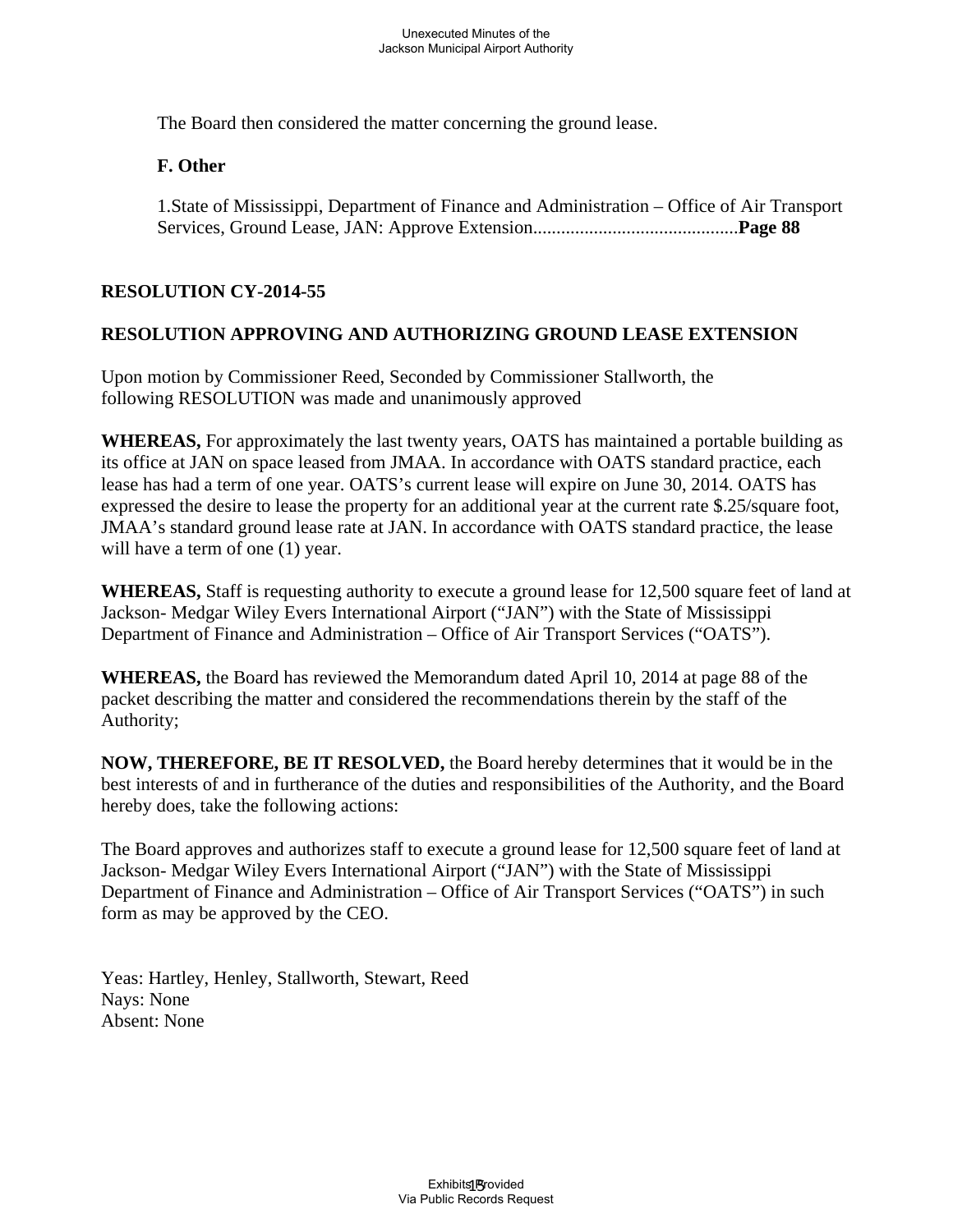Chairman Pastor Henley then directed the Board's attention to certain "early issues" ; Board travel , and call for special meeting during the Month of May 2014.

#### **RESOLUTION CY-2014-56**

### **RESOLUTION APPROVING AND AUTHORIZING REIMBURSEMENT OF TRAVEL EXPENSES FOR MEMPHIS TRAVEL**

On motion by Commissioner Stallworth, Seconded by Commissioner Reed, the following RESOLUTION was made and unanimously approved

**RESOLVED,** that the following amounts be reimbursed to the stated Commissioners for expenses incurred in authorized Board Travel to Memphis, TN:

| <b>Commissioner Harris</b>     | \$69.99  |
|--------------------------------|----------|
| <b>Commissioner Hartley</b>    | \$238.56 |
| <b>Commissioner Reed</b>       | \$313.17 |
| <b>Commissioner Stallworth</b> | \$237.44 |

Yeas: Hartley, Henley, Stallworth, Stewart, Reed Nays: None Absent: None

### **RESOLUTION CY-2014-57**

### **RESOLUTION APPROVING AND AUTHORIZING BOARD TRAVEL TO WHITEFISH, MT ACI-NA BOARD OF COMMISSIONERS CONFERENCE**

On motion by Commissioner Stallworth, Seconded by Commissioner Hartley, the following RESOLUTION was made and unanimously approved.

WHEREAS, the Board has considered and determined that the 2014 Airport Board & Commissioners Conference, currently scheduled June 8, 2014 through June 10, 2014 at Whitefish, MT will provide educational, training and networking opportunities and that it would be in the beneficial interests of the JMAA that Board members be in attendance at such event to interact and learn things that will be of continuing benefit to the Authority,

**NOW, THEREFORE, BE IT RESOLVED**, the Board hereby authorizes and approves payment and reimbursement for travel, lodging and related expenses for those Commissioners who may be available to and choose to attend said events.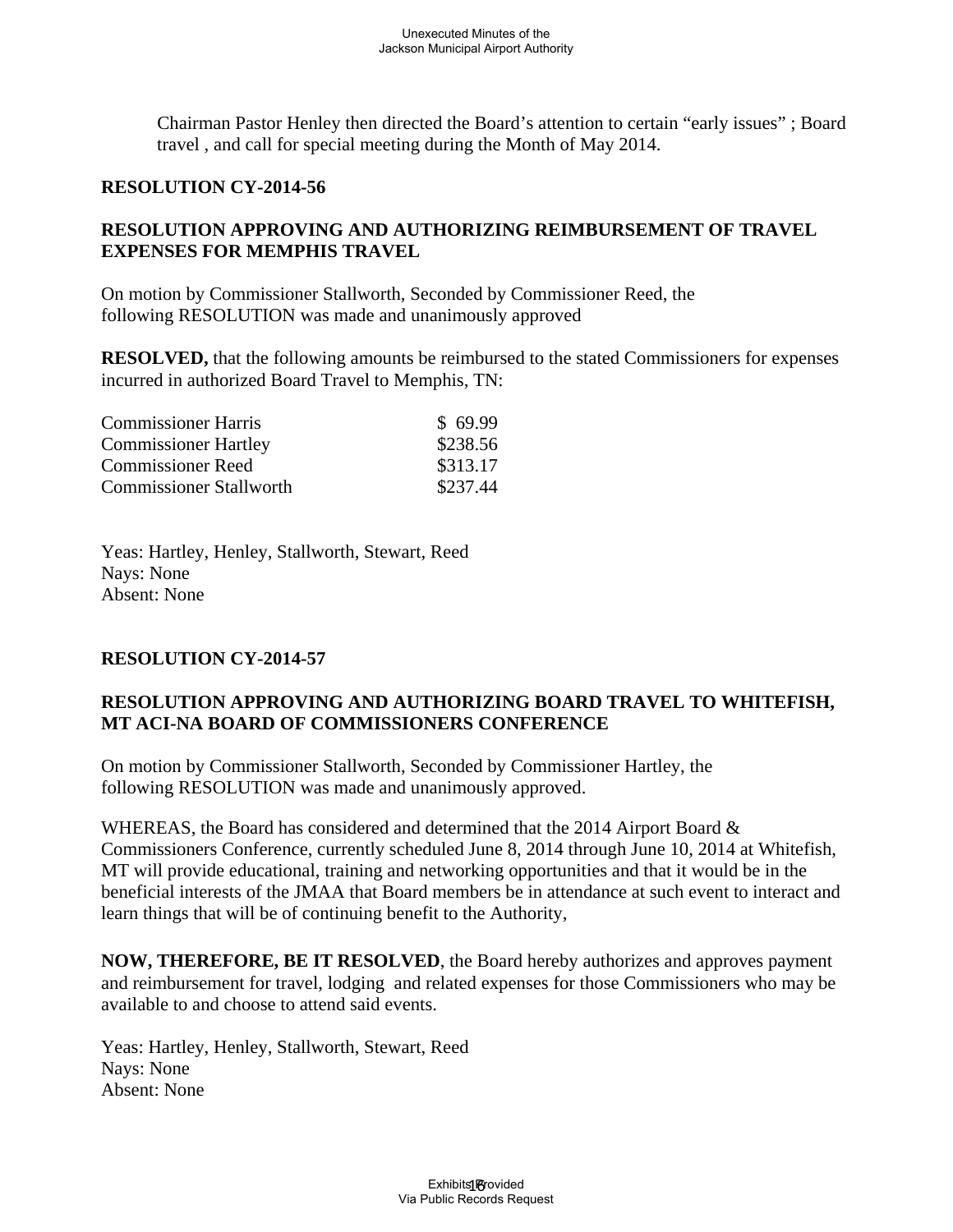### **RESOLUTION APPROVING AND AUTHORIZING BOARD TRAVEL TO AMAC AIRPORT BUSINESS DIVERSITY CONFERENCE AT DENVER, COLORADO**

On motion by Commissioner Hartley, Seconded by Commissioner Reed, the following RESOLUTION was made and unanimously approved

WHEREAS, the Board has considered and determined that the 2014 AMAC Airport Business Diversity Conference, currently scheduled June 8, 2014 through June 10, 2014 at Denver Colorado will provide educational, training and networking opportunities and that it would be in the beneficial interests of the JMAA that Board members be in attendance at such event to interact and learn things that will be of continuing benefit to the Authority,

**NOW, THEREFORE, BE IT RESOLVED**, the Board hereby authorizes and approves payment and reimbursement for travel, lodging and related expenses for those Commissioners who may be available to and choose to attend said events.

Yeas: Hartley, Henley, Stallworth, Stewart, Reed Nays: None Absent: None

### **RESOLUTION CY-2014-59**

#### **RESOLUTION APPROVING AND AUTHORIZING BOARD TRAVEL TO FARNBOROUGH INTERNATIONAL AIRSHOW AT FARNBOROUGH, ENGLAND, UNITED KINGDOM**

On motion by Commissioner Stallworth, Seconded by Commissioner Reed, the following RESOLUTION was made and unanimously approved

**WHEREAS**, the Board has considered and determined that the 2014 Farnborough International Airshow At Farnborough, England, United Kingdom, and associated events during the period July 10-20, 2014 will provide educational, training and networking opportunities and that it would be *extremely beneficial* that the CEO, Dirk Vanderleest, and Board members be in attendance at such event to interact and learn things that will be of continuing benefit to the Authority,

**NOW, THEREFORE, BE IT RESOLVED**, the Board hereby authorizes and approves payment and reimbursement for travel, lodging and related expenses for Mr. Vanderleest and for those Commissioners who may be available to and choose to attend said events.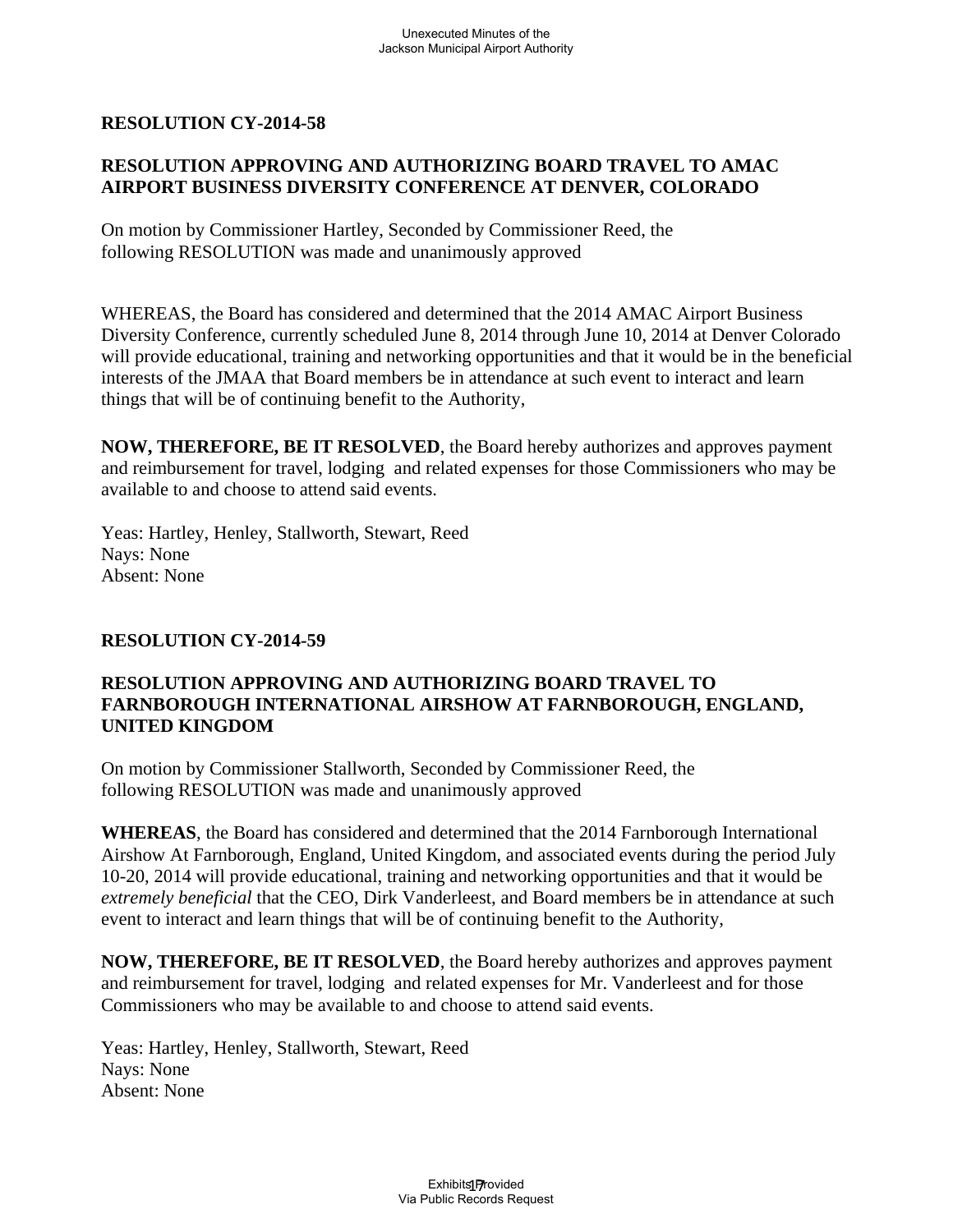### **RESOLUTION APPROVING AND AUTHORIZING THE CANCELLATION OF REGULARLY SCHEDULED WORK SESSION AND REGULAR NEETING IN MONTH OF APRIL 2014 AND SCHEDULING OF SPECIAL COMBINED MEETING ON THURSDAY MAY 22, 2014, AT 9:00 A.M.**

Upon Motion by Commissioner Reed, Seconded by Commissioner Harris and adopted on the affirmative vote of all Commissioners, it was unanimously Resolved that

**WHEREAS**, the Memorial Holiday of 2014 occurs on the date (Monday, May 26, 2014) of the scheduled regular Board Meeting of JMAA and the Board believes that it is advisable to cancel both the regular Work Session and the Regular Board Meetings scheduled during May 2014 and to schedule a Special Combined Work Session and Regular Meeting of the JMAA Board; a Special Combined Work Session and Regular Meeting of the JMAA Board is hereby called for 9:00 a.m. on Thursday, May 22, 2014 in the Community Room, Main Terminal Building of JAN, at which time the Board may discuss and consider all matters within the jurisdiction, powers and authority of JMAA.

**RESOLVED** that the Regular Monthly Work Session of Board of Commissioners (The "Board") of the Jackson Municipal Airport Authority ("JMAA") Scheduled for 7:30 a.m. on Thursday, May 22, 2014 in the Community Room, Main Terminal Building, Jackson-Medgar Wiley Evers International Airport ("JAN") and the Regular Meeting the Board of JMAA Scheduled for 4:00 p.m. on Monday, May 26, 2014 in the Community Room, Main Terminal Building of JAN, are hereby cancelled, and

**FURTHER RESOLVED** that a Special Combined Work Session and Regular Meeting of the JMAA Board is hereby called for 9:00 a.m. on Thursday, May 22, 2014 in the Community Room, Main Terminal Building of JAN, at which time the Board may discuss and consider all matters within the jurisdiction, powers and authority of JMAA.

It is directed that Proper notice of this action shall be issued and posted.